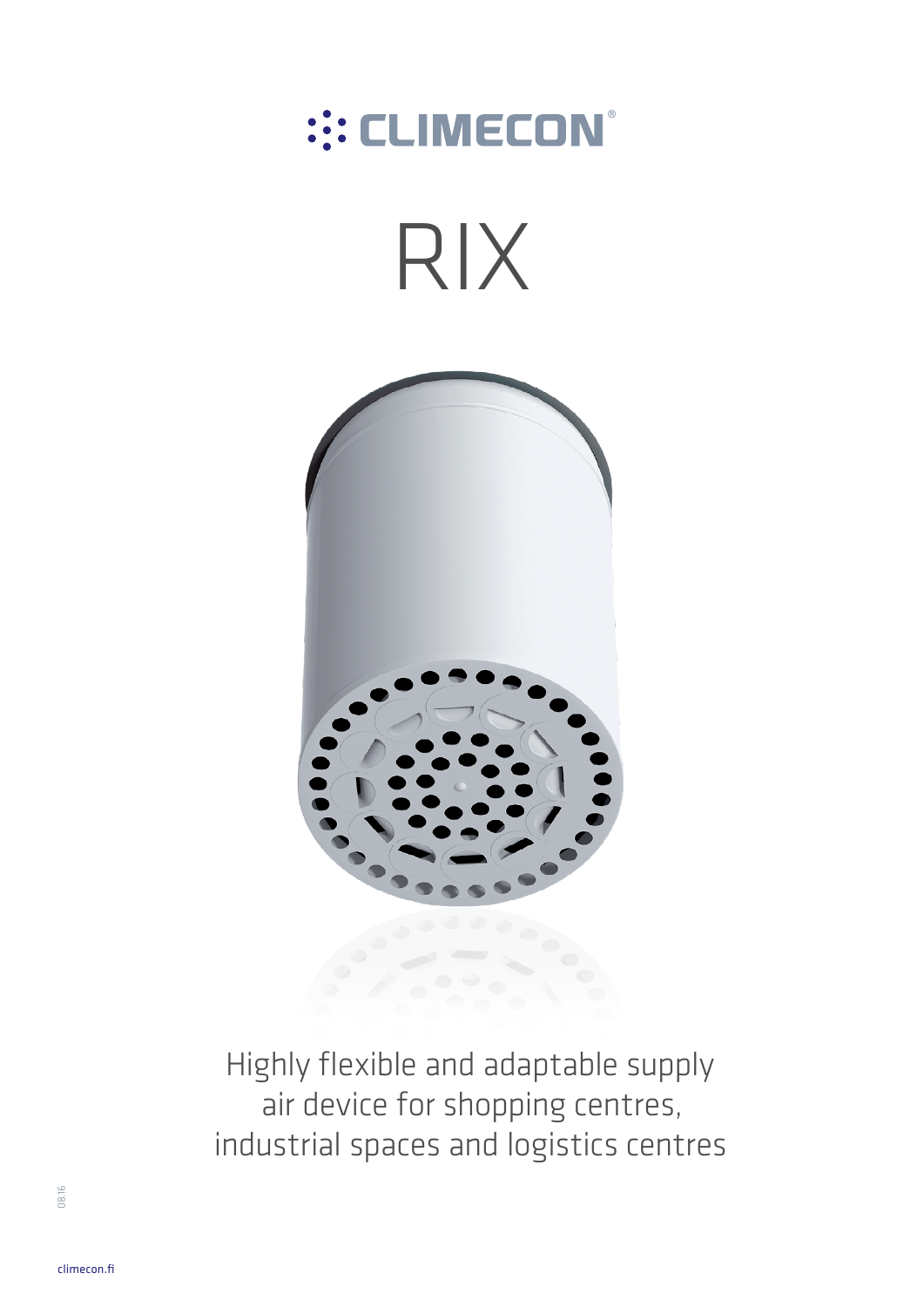# **::: CLIMECON®**

# RIX

The RIX supply air device is particularly suited for ventilation and heating of shops, sports facilities and industrial spaces.

The RIX supply air device provides an extremely narrow vertical throw pattern while its flexibility also allows a throw pattern slanted sideways.

RIX is ideal as a supply air device for high and very high rooms.

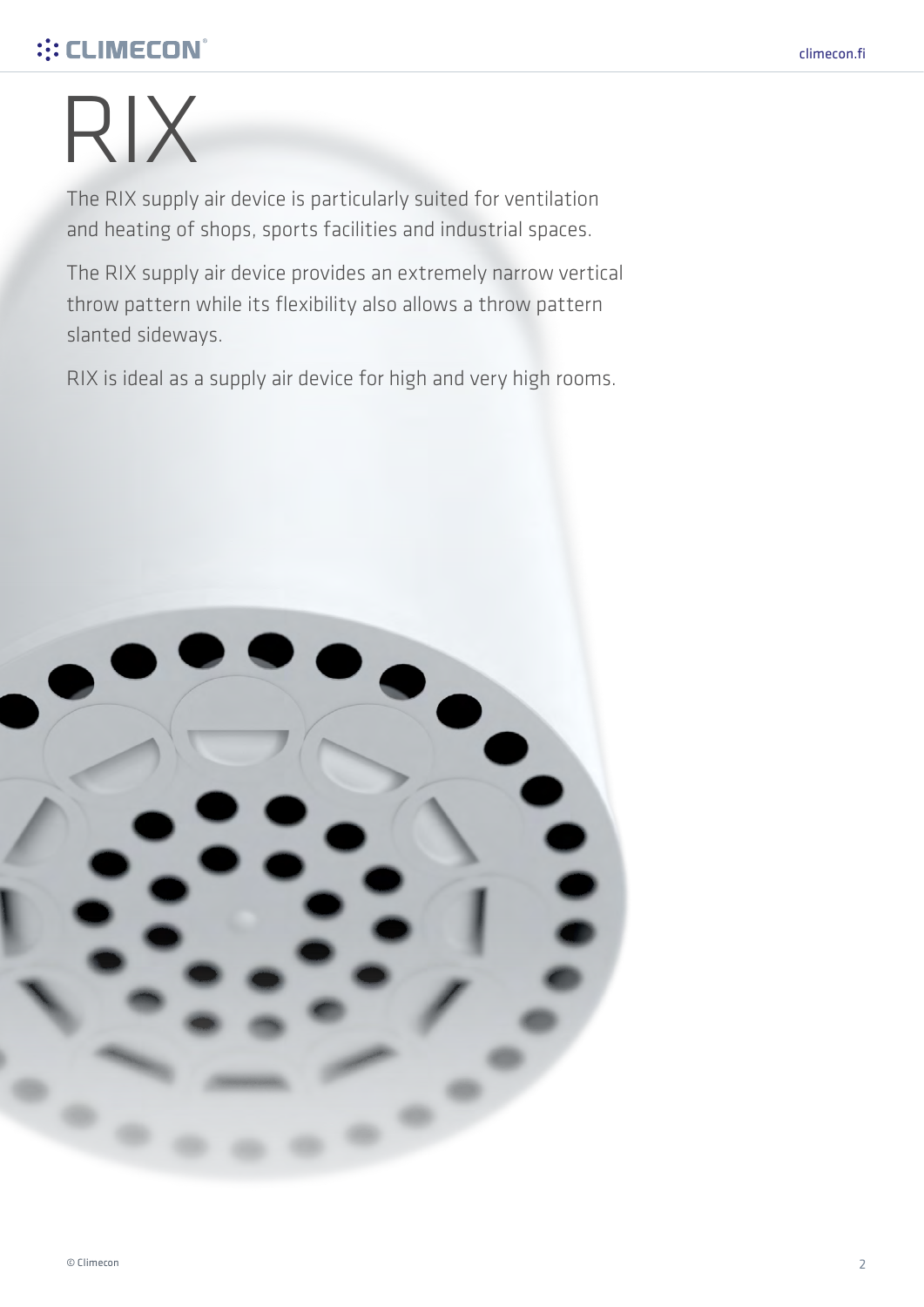

RIX Supply air device

The performance of the highly flexible and adaptable supply air device RIX for high spaces comes from an optimised number of standard and directable nozzles.

The flexible airflow direction options enable either

- a vertical, extremely narrow throw pattern, or
- a throw pattern turned slightly sideways

Thanks to its flexibility, **RIX** is a perfect choice for spaces in which the layout changes during their lifecycle. If, for example, a work station, shelf or freezer box is installed underneath the vertical throw pattern, the throw may be easily redirected towards free floor space simply by turning the nozzles.



# Vertical throw pattern **Throw pattern** Throw pattern turned sideways



Also available with directable horizontal throw pattern, model RIX-H.